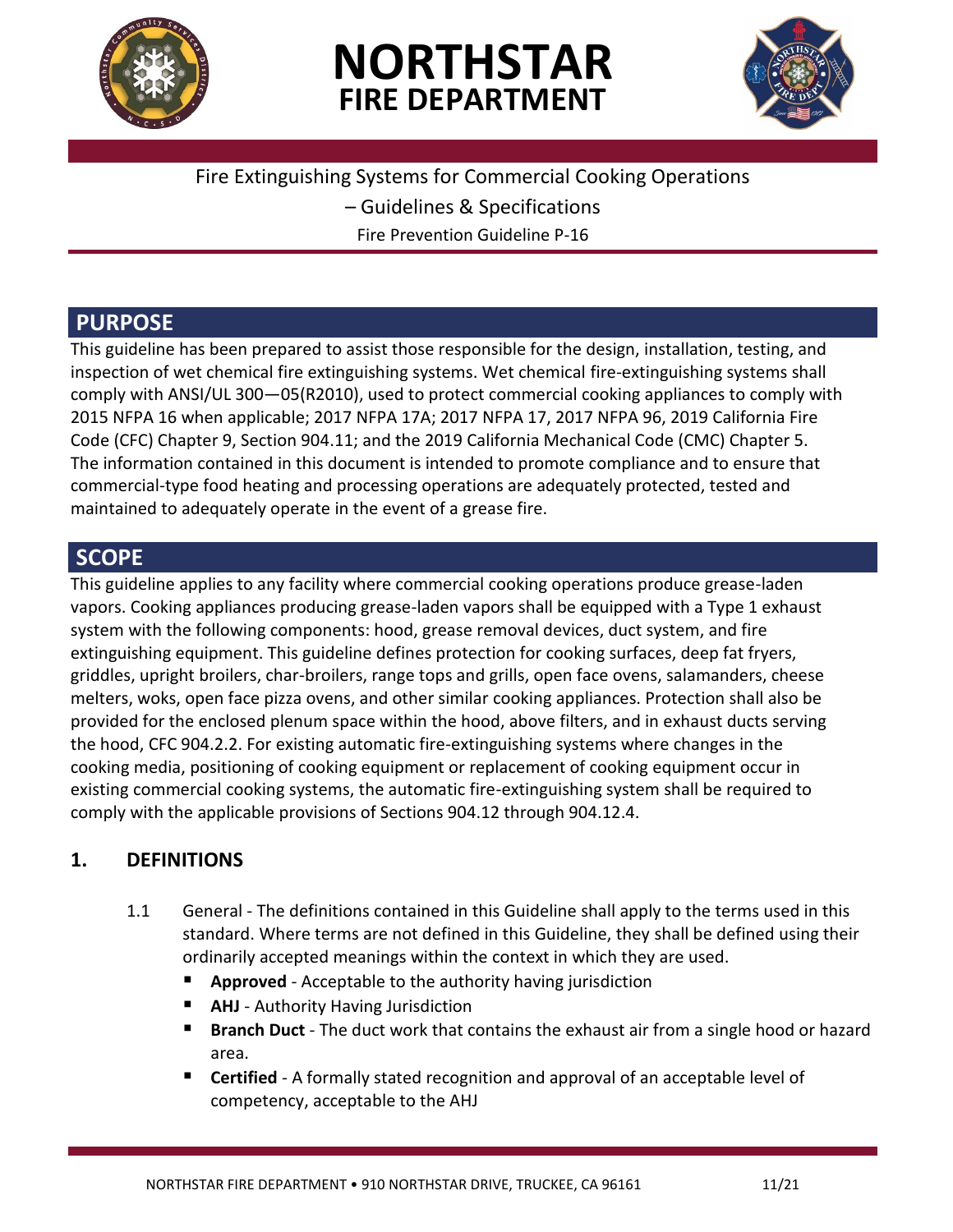### Fire Extinguishing Systems for Commercial Cooking Operations – Guidelines & Specifications Fire Prevention Guideline P-16

- **Common Duct** The duct work containing the exhaust air from two or more branch ducts.
- **Indicator** A mechanical or electrical device shall be provided that shows when an extinguishing system or critical component of it is ready to operate, or if it has already been operated. NFPA 17A - 5.2.1.8
- **Maintenance** Work performed to ensure that equipment operates as directed by the manufacturer.
- **Owner's Manual** A pamphlet containing the manufacturer's recommendations for the proper inspection and operation of the extinguishing system.
- **Trained** One who has undergone the instructions necessary to safely design, install, and reliably perform the maintenance and recharge service in accordance with the manufacturer's listed manual.

### **2. PROTECTION OF COMMON EXHAUST DUCT**

- 2.1 A fusible link or other mechanically operated heat detection device from the common duct fire-extinguishing system shall be located at each branch duct–to–common duct connection where electrical operation of the common duct fire extinguishing system does not meet the requirements of NFPA 17A section 5.6.2.1.1
- 2.2 Where a fusible link or mechanically operated heat detector is located at a branch ductto–common duct connection, an access panel shall be installed in accordance with NFPA 96, to enable servicing of the detector where the detector is not accessible from the branch duct connection to the exhaust hood. NFPA 17A section 5.6.2.1.2

### **SUBMITTAL REQUIREMENTS**

Northstar Fire Department (NFD) does not review the installation of the hood but rather the fire extinguishing system which is installed. Fees are charged based on an hourly rate. Submit one electronic copy in .pdf format. Also, submit one complete set of current technical data sheets/manufacturer's specifications manual.

Note: One set of approved plans shall be left with the owner to be maintained on the premises permanently or until the hood exhaust is removed or replaced.

- **1.** The extinguishing system plans shall contain the following information and items in accordance with CFC 901.6.2.1:
	- 1.1 Scope of work for the project.
	- 1.2 Complete address of the project.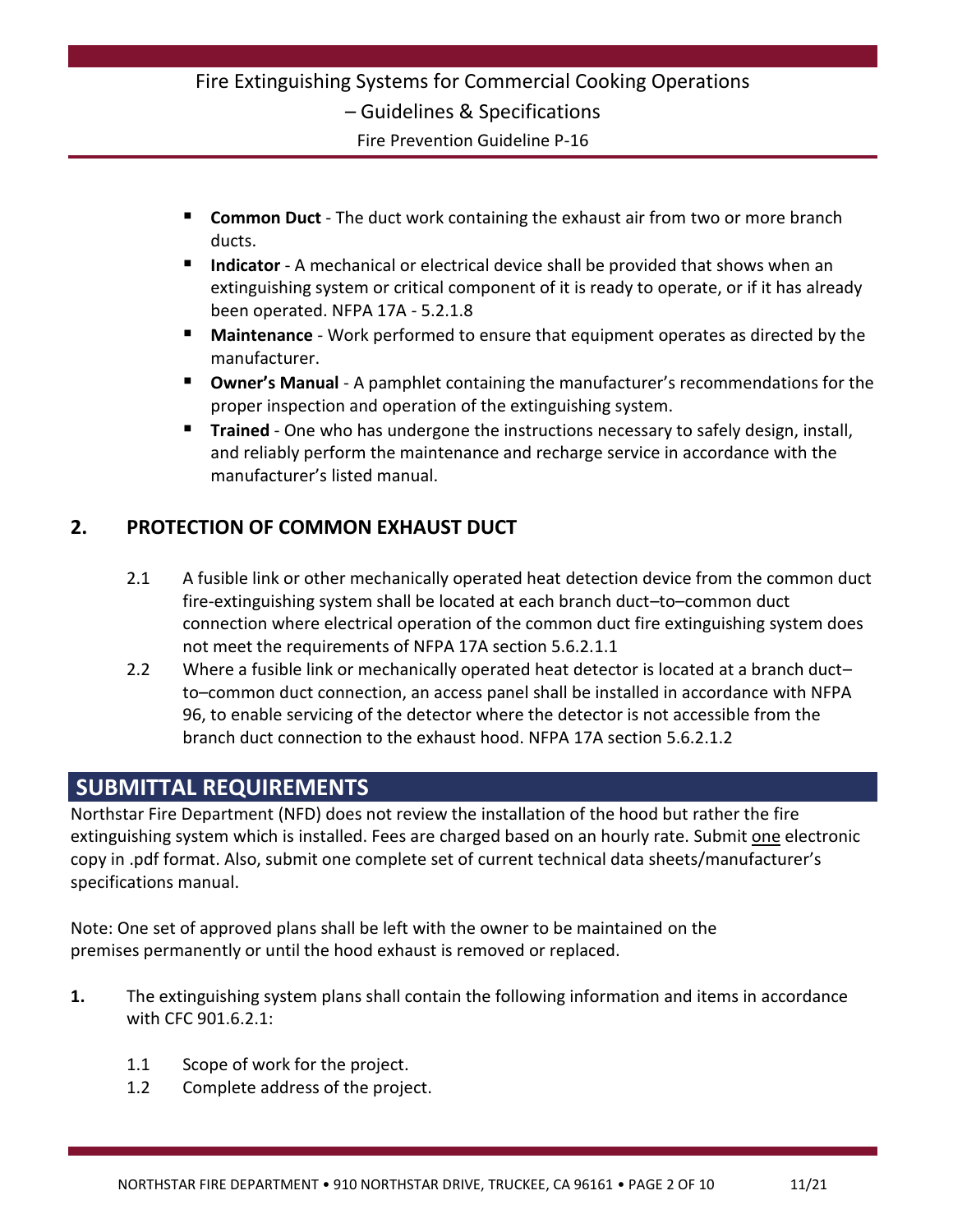# Fire Extinguishing Systems for Commercial Cooking Operations – Guidelines & Specifications

Fire Prevention Guideline P-16

- 1.3 Proof of proper training for the designer and installer shall be provided upon plan submittal. Only persons properly trained shall be considered competent to design, install, and service pre-engineered wet chemical systems. CMC 513.10 and NFPA 17A-6.2
- 1.4 Applicable codes and standards used for the system design (e.g., 2019 CFC, 2019 CBC, Manufacturer's Manual, etc.).
- 1.5 Sectional view of cooking appliances with the dimensions of each piece of cooking equipment specified.
- 1.6 Nozzle placement detail or reference the Figure No. from Manufacturer's Manual.
- 1.7 Specify the size and location of the back shelf (solid/non-solid), if any. If there is a shelf, specify the manufacturer's detail depicting nozzle aim and placement or reference the nozzle placement detail. Detail for each nozzle placement shall be readily available during inspection.
- 1.8 If applicable to the appliances on site, specify the following:
	- Whether or not the fryer has a drip board
	- **Type of char-broiler**
	- The depth of wok and diameter of wok (not the burner opening diameter).
- 1.9 Floor plan layout that includes the location of the cooking equipment, exit doors, manual pull, Class K extinguisher(s) and other non-protected appliances indicated.
- 1.10 Fire extinguishing protection is required for open pizza ovens. If the pizza oven is closed, and no protection is provided, this must be specified on the plan.
- 1.11 Hood, plenum, and duct dimensions.
- 1.12 An elevation view of the hood, plenum and all duct work to the exhaust point above the roof.

Note: In some cases, additional protection may be required.

- 1.13 Piping schematic that includes the equivalent pipe length calculation (if applicable); the number and type of nozzles; and the location, height and direction of nozzle placement over each piece of cooking equipment.
- 1.14 When applicable, provide calculations that demonstrate minimum and maximum volume quantities meet the manufacturer's specifications per the General Piping Requirements.
- 1.15 An equipment legend for each supply tank (multiple cylinders supplying the same nozzles shall be combined on legend). The legend shall include the type of nozzles that are connected to that tank, the tip number/identifier, the total number of flow points used, and the number of flow points allowed for that size tank or manifolded system (when permitted).
- 1.16 Detection schematic that includes the location of each fusible link for each protected equipment, the location of the manual pull, and the length of the detection system. NFPA 17A 5.6.1.6
- 1.17 All hoods shall be secured in place by noncombustible supports. CMC 508.5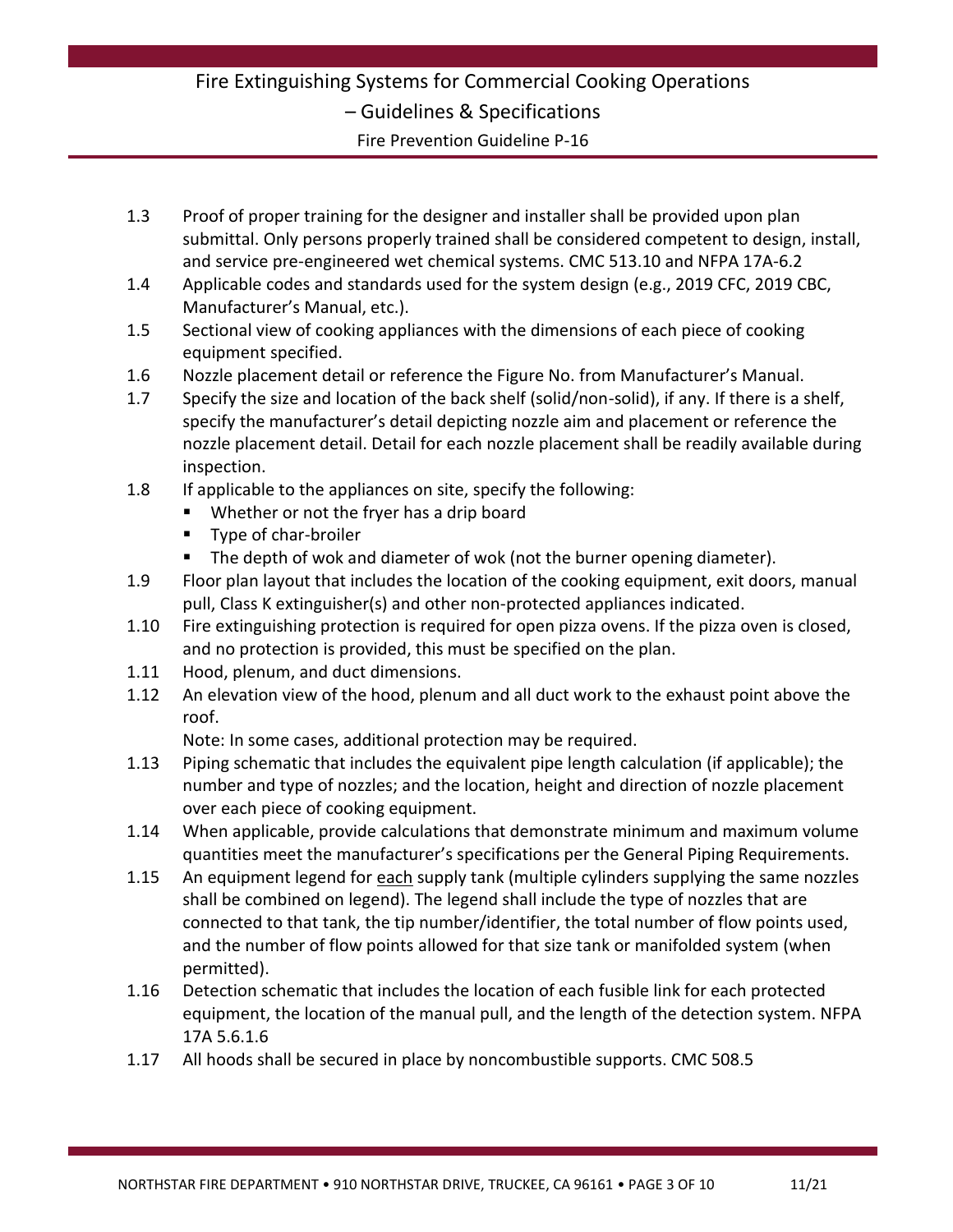### Fire Extinguishing Systems for Commercial Cooking Operations – Guidelines & Specifications Fire Prevention Guideline P-16

- 1.18 Operating Controls: Deep-fat fryers shall be equipped with a separate high-limit control in addition to the adjustable operating control (thermostat) to shut off fuel or energy when the fat temperature reaches 475°F at 1 in. below the surface.
- 1.19 New exhaust systems: Provide a copy of the final construction plans for the complete hood exhaust system (if applicable). Sufficient drawings shall be provided that depicts the hood, plenum, duct, pollution control units if applicable, from the hood to the exhaust ejection point to the atmosphere.
- 1.20 Existing exhaust systems: Provide a scaled elevation view of the exhaust system from the floor through the roof/wall to the point where the exhaust is ejected to the atmosphere. The cooking appliances and any pollution control unit or smoke/odor scrubber shall be depicted. If there are areas that cannot be surveyed due to lack of access, they shall be identified within the elevation view.
- 1.21 Listed ultra-violet hoods shall be installed, maintained and protected in accordance with the terms of their listing and the manufacturer's instructions. CMC 508.2.1
- 1.22 Any equipment, listed or otherwise, that provides secondary filtration or air pollution control and that is installed in the path of travel of exhaust products shall be provided with an approved automatic fire-extinguishing system for the protection of the component sections of the equipment and shall include protection of the duct work downstream of the equipment, whether or not the equipment is provided with a damper. If the equipment can be a source of ignition, it shall be provided with appropriate detection to operate the fire-extinguishing system. CMC 512.3.2
- 1.23 Where a cooking exhaust system employs an air pollution control device that re-circulates air into the building, the provisions of CMC 516.0 and the manufacturer's instruction manual shall apply. CMC 512.3.3 NOTE: If the chemical fire extinguishing system is not designed to fully protect the duct, then the duct will also require fire sprinklers to be installed as per 2016 NFPA 13, Section 7.10.3.

### **Additional SUBMITTAL REQUIREMENTS - Recirculating Systems (Ventless Hoods)**

- **1.** Recirculation Systems-Use and Maintenance
	- 1.1 Automatic or manual covers on cooking appliances, especially fryers, shall not interfere with the application of the fire suppression system.
	- 1.2 All filters shall be cleaned or replaced in accordance with the manufacturer's instructions.
	- 1.3 All ESPs shall be cleaned a minimum of once per week following the manufacturer's cleaning instructions.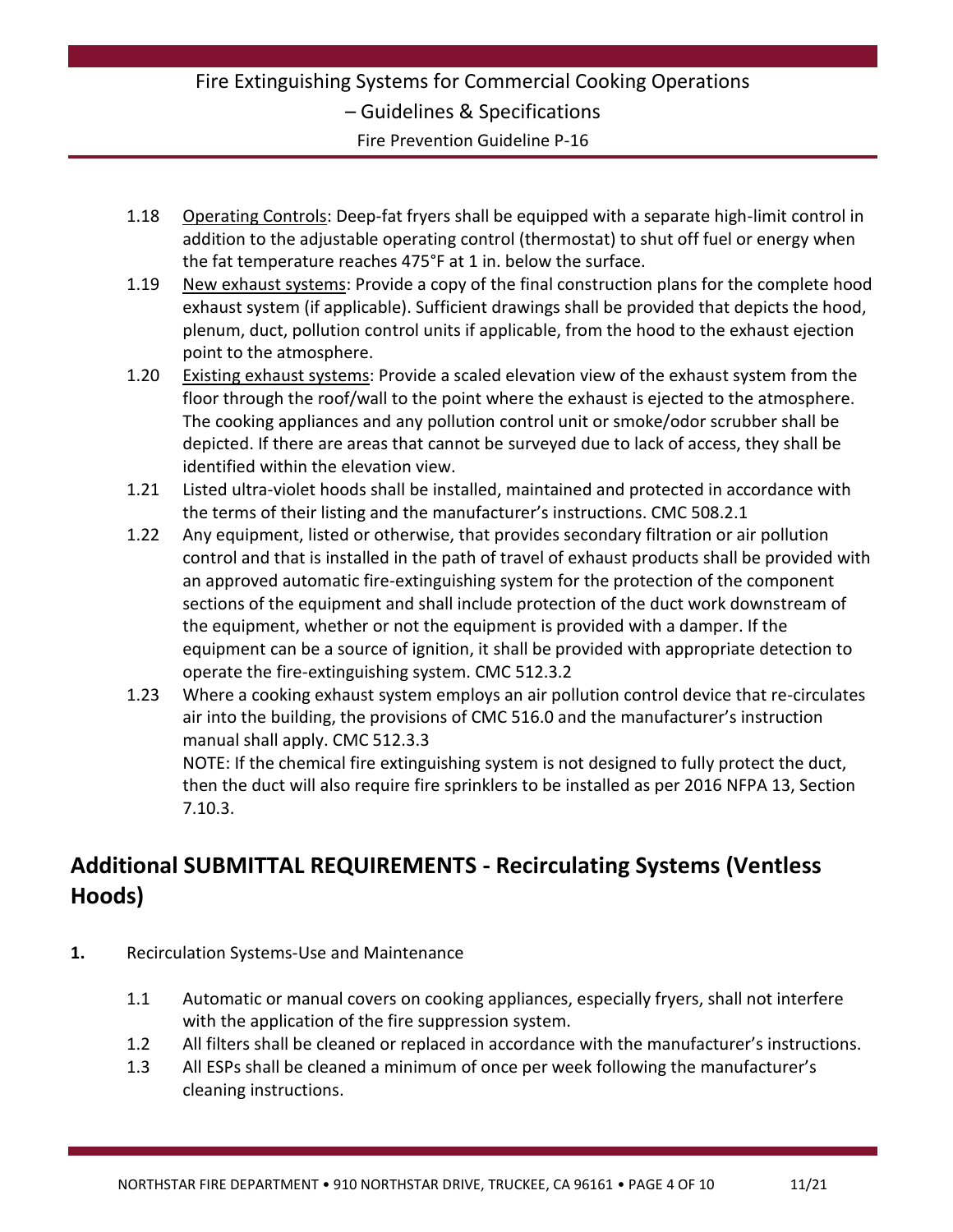### Fire Extinguishing Systems for Commercial Cooking Operations – Guidelines & Specifications Fire Prevention Guideline P-16

- 1.4 The entire hood plenum and the blower section shall be cleaned a minimum of once every 3 months.
- 1.5 Inspection and testing of the total operation and all safety interlocks in accordance with the manufacturer's instructions shall be performed by qualified service personnel a minimum of once every 6 months or more frequently if required.
- 1.6 Fire-extinguishing equipment shall be inspected every 6 months.
- 1.7 A signed and dated log of maintenance performed shall be available on the premises for use by the authority having jurisdiction.

### **Additional SUBMITTAL REQUIREMENTS - Downdraft Appliance**

- **1.** Downdraft Appliance
	- 1.1 A downdraft appliance ventilation system containing, or for use with appliances used in processes that produce smoke or grease-laden vapors shall be equipped with components that are in accordance with NFPA 96, CMC 518.0.1 Items 1-5
	- 1.2 Integral Fire-Extinguishing System: A listed downdraft appliance ventilation system employing an integral fire-extinguishing system (including detection systems that have been evaluated for grease and smoke capture, fire extinguishing, and detection) shall be required in accordance with Section 5UU. [NFPA 96: 15.2.1] CMC 518.3.1
	- 1.3 Interlocks: The downdraft appliance ventilation system shall be provided with interlocks, such that the cooking fuel supply will not be activated unless the exhaust and supply air system have been activated. [NFPA 96: 15.2.2] CMC 518.3.2
	- 1.4 Manual Reset: The airflow switch or transducer shall be a manual reset device or circuit. [NFPA 96: 15.3.3] CMC 518.4.2
	- 1.5 Surface Materials: Surfaces located directly above the cooking appliance shall be of noncombustible or limited combustible materials. [NFPA 96: 15.4] CMC 518.5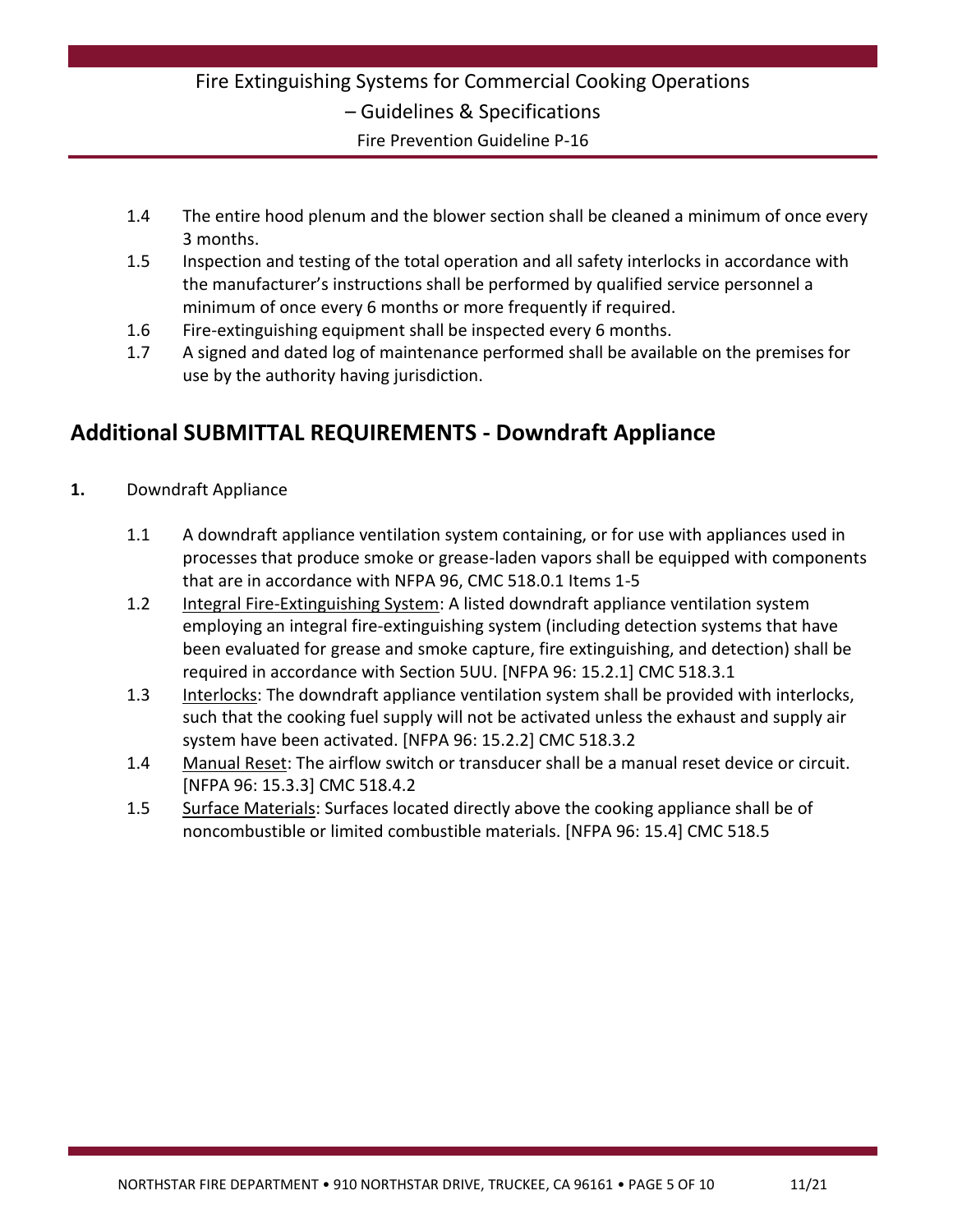Fire Prevention Guideline P-16



## **NORTHSTAR FIRE DEPARTMENT NOTES FIRE EXTINGUISHING FOR COMMERCIAL COOKING**

#### **PLACE THE FOLLOWING NOTES VERBATIM ON THE PLAN:**

1. This system is designed in accordance with ANSI/UL 300—05(R2010), 2017 NFPA 17A; 2017 NFPA 96, 2019 CFC, 2019 CMC, and the most recent manufacture's manual.

2. NFD final inspection required. Please schedule all field inspections at least 48 hours in advance. Call NFD to schedule an inspection at 530-562-1212 x1. Phasing of inspections may require additional fees.

3. All gas fueled, electrically powered, and heat-producing equipment located under the hood shall shut down upon activation of the extinguishing system. CFC 904.11.2

4. Discharge nozzles shall be located and installed as shown in the manufacturer's listed installation manual and the NFD approved plans. All discharge nozzles shall be provided with caps, covers, or other suitable protective devices. NFPA 17A 4.3.1.5

5. Piping shall be rigidly supported to prevent movement (shall not be able to sway for cleaning). Swivel nozzles shall be rotated to a predetermined aiming point and then tightened to hold that angle. Careful attention shall be given at the time of designing the system as nozzles cannot be moved "out of the way" once approved in the field. Any moving of the pipe or nozzles shall require an approved contractor to evaluate the pipe/nozzle layout.

6. Movable cooking equipment shall be provided with a means to ensure that it is correctly positioned in relation to the appliance discharge nozzle during cooking operations. NFPA 17A 5.6.4

7. Fryers shall be separated from surface flame appliances by 16 inches or an 8-inch steel or tempered glass baffle plate shall be provided between fryers and surface flames. CMC 515.0

8. Manual pull stations shall be located no higher than 4 feet above finished floor and shall be readily accessible for use at or near a means of egress from the cooking area a minimum of 10 feet and maximum of 20 feet from the kitchen exhaust system. The distance is measured from the edge of the hood. CFC 904.11.1

9. Where more than one manual actuator (pull) is installed, they shall be identified with a permanent sign indicating which extinguishing system will activate.

10. A Class K-rated extinguisher shall be provided within a maximum of 30 feet of cooking equipment. Placement is at the discretion of the inspector. Additional extinguishers may be required based on travel distance for solid fueled equipment or multiple fryers with 6 square foot surface area or greater. Portable fire extinguishers shall be conspicuously located along normal paths of travel where they are readily accessible. Portable fire extinguishers shall be maintained in accordance with NFPA and CFC requirements. CFC 906.1 & 906.2

11. A placard shall be conspicuously placed near each extinguisher that states: "Fire Protection System Shall Be Activated Prior To Using The Fire Extinguisher." NFPA 17A

12. Exhaust Fan Operation: A hood exhaust fan(s) shall continue to operate after the extinguishing system has been activated unless fan shutdown is required by a listed component of the ventilation system or by the design of the extinguishing system. 13. The hood exhaust fan shall not be required to start upon activation of the extinguishing system if the exhaust fan and all cooking equipment served by the fan have been shut down. NFPA 96 8.2.3.2

14. The exhaust fan shall be provided with a means so that the fan is activated when any appliance under the hood is turned on. CMC 515.2.3 and NFPA 96 8.2.3.3

15. The inside edge of the hood shall overhang a horizontal distance of not less than 6 inches beyond the edge of the cooking surface on all open sides, and the vertical distance between the lip of the hood and the cooking surface shall not exceed 4 feet unless the manufacturer's specifications states otherwise. CMC 508.4.1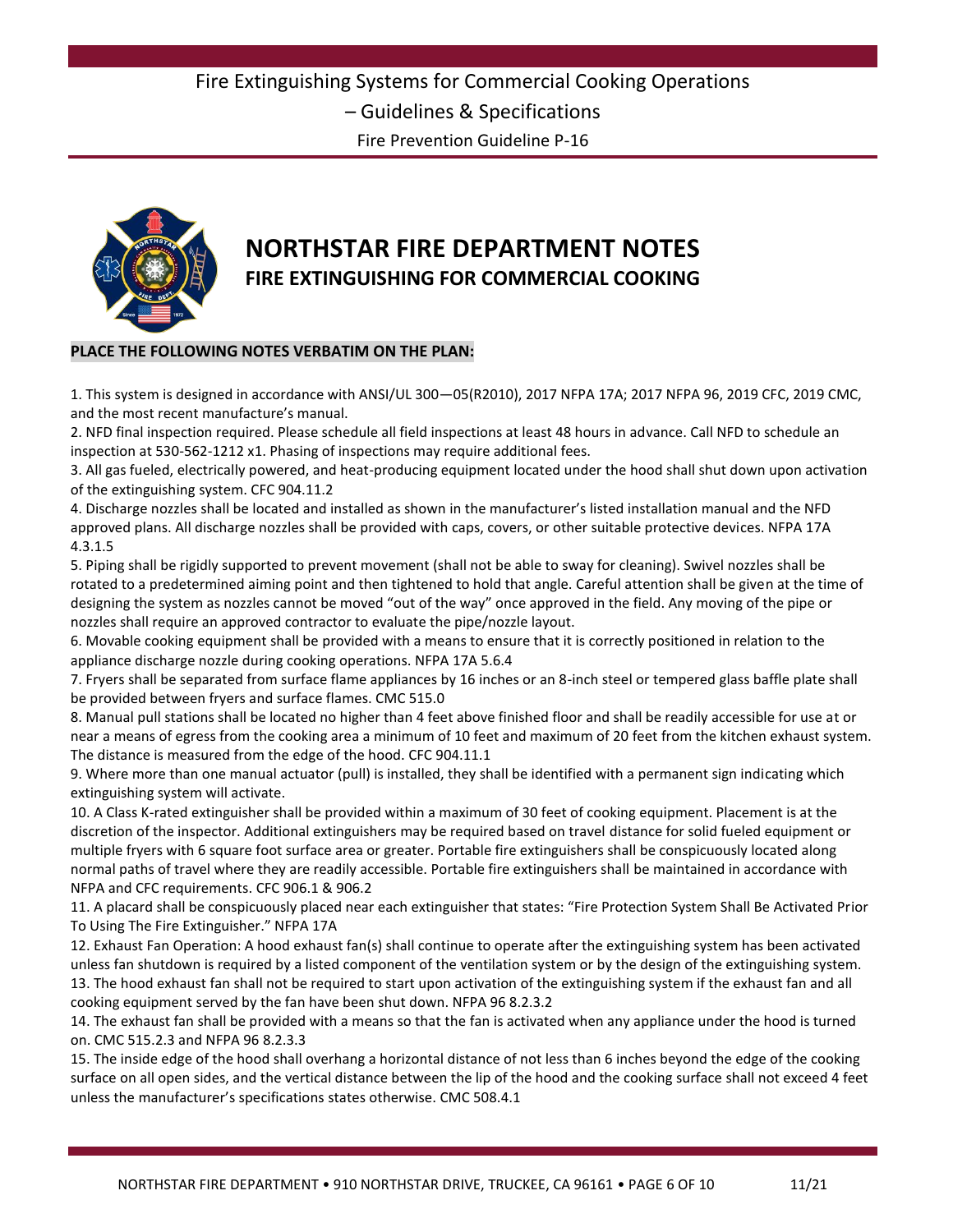Fire Extinguishing Systems for Commercial Cooking Operations

– Guidelines & Specifications

Fire Prevention Guideline P-16

#### **SYSTEM MONITORING**

Where a building fire alarm or monitoring system is installed, the automatic fire-extinguishing system(s) shall be monitored in accordance with NFPA 72. CFC 904.3.5

Monitoring of commercial cooking hood and duct systems will be field verified only and installation must be performed by a contractor with a valid C-10 License. A separate fire alarm plan is not required.

#### **SYSTEM AND EQUIPMENT MAINTENANCE**

- 1. 904.12.5: Operations and maintenance: Automatic fire extinguishing systems protecting commercial cooking systems shall be maintained in accordance with California Code of Regulations, Title 19, Division 1, Chapter 5 and-Sections 904.12.5.1 through 904.12.5.3. Sections 904.12.5.1 through 904.12.5.3. 2.
- 2. The approved set of plans shall be delivered by the contractor to the owner/manager to be kept on-site for reference and inspection records along with the completed "Wet Chemical Acceptance Test Report."
- 3. The owner shall be provided with a copy of the manufacturer's listed installation and maintenance manual or listed owner's manual.
- 4. Wet chemical systems shall be provided with an audible or visual indicator to show that the system is in a ready condition or is in need of recharging. NFPA 17A 4.8
- 5. The extinguishing system shall be maintained in accordance with the current CFC, CMC, NFPA 16, NFPA 17A, NFPA 17 and manufacturer's requirements as applicable.
- 6. For existing hood extinguishing systems, where changes in the cooking media, positioning of cooking equipment or replacement of cooking equipment occur, plans shall be submitted to the NFD for the automatic fire-extinguishing system and shall comply with the applicable provisions. CFC Sections 904.11.6.1. Approval from the Placer County Environmental Health and/or Building Department shall be required for all new equipment. A higher air exchange may be required based on the type of equipment being proposed. CMC 507.1 and NFPA 96:4.1.4.
- 7. Extinguishing systems shall be serviced at least every 6 months, or after activation of the system, by a qualified trained technician. Maintenance shall be conducted by a Certified Technician in accordance with the manufacturer's listed installation and maintenance manual. CFC 901.6.2 NFPA 17A Section a7.3
- 8. Fusible links shall be replaced annually. CFC 904.12.5.3.
- 9. The hood ventilation system shall be operated at the required rate of air movement, and approved grease filters shall be in place when cooking equipment under a kitchen grease hood is operated.
- 10. Hydrostatic testing of the wet chemical extinguishing system shall be completed in intervals not exceeding 12 years. NFPA 17A 7.5.
- 11. All interior surfaces of the exhaust systems shall be made accessible for cleaning and inspection purposes. If during the inspection it is found that the hood, grease removal devices, fans, ducts or other appurtenances have an accumulation of grease, such components shall be cleaned. Flammable solvents or other flammable cleaning aids shall not be used. CMC 507.1.Item 6; CFC 609.3.3.2

#### **TESTING AND INSPECTION**

The system shall be pre-tested prior to NFD inspection to determine that the system is properly installed and functions in accordance with the approved plans and the manufacturer's installation and maintenance manual. *The complete technical manual shall be made available to the inspector.* Please note, if a full manual is not available, the inspection may be discontinued, and a rescheduling fee will apply. Testing during the NFD inspection shall include a manual and automatic activation via fusible link. A shut down of all electrical and gas cooking equipment shall also be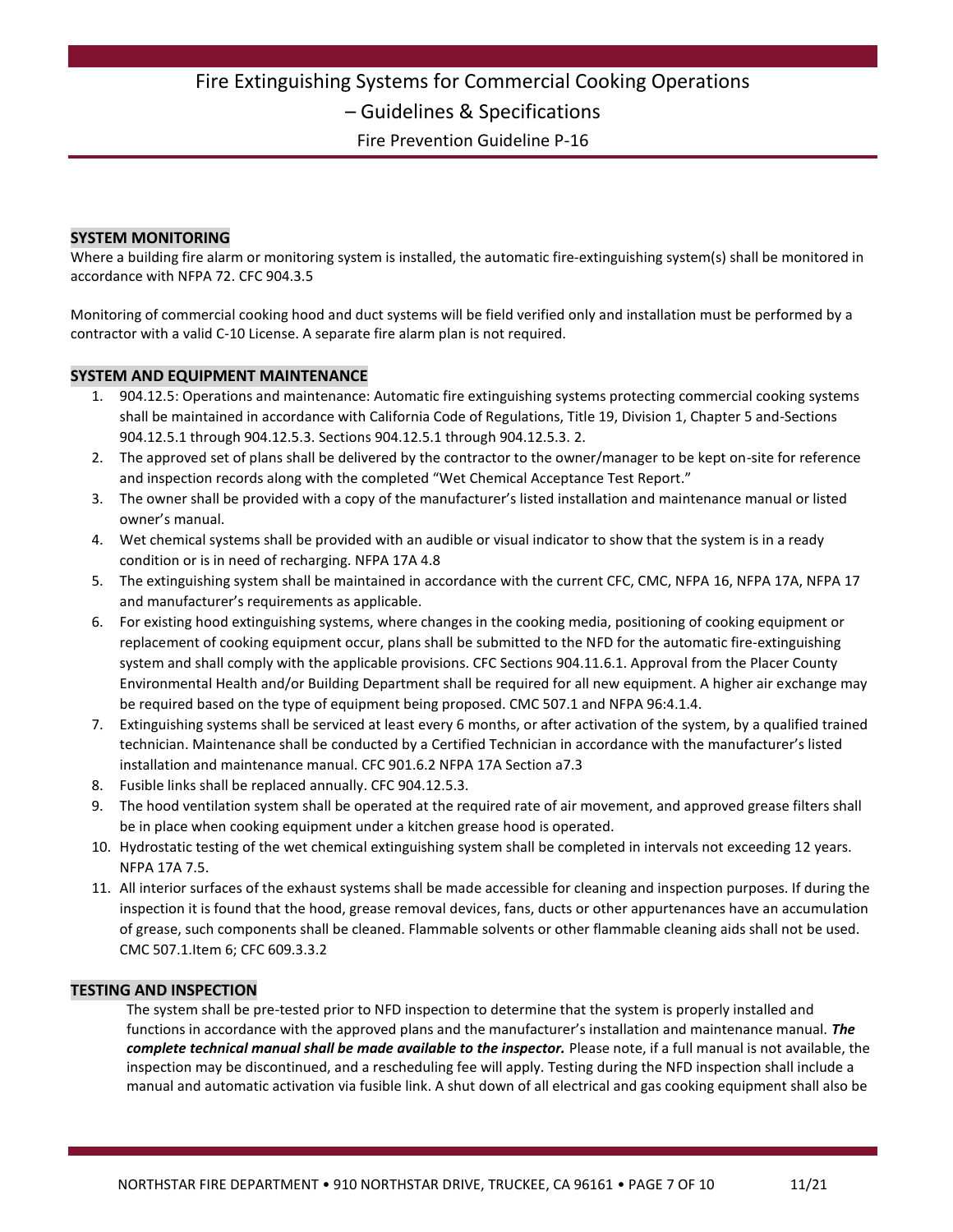# Fire Extinguishing Systems for Commercial Cooking Operations – Guidelines & Specifications

Fire Prevention Guideline P-16

demonstrated. Nozzle type, height, and orientation relative to placement of cooking appliances will also be verified during the inspection.

#### Table 609.3.3.1COMMERCIAL COOKING SYSTEM INSEPCTION FREQUENCY

| Type of Cooking Operations as determined by Fire Code Official                                               | <b>Minimum Frequency</b><br>of Inspections |
|--------------------------------------------------------------------------------------------------------------|--------------------------------------------|
| High-Volume cooking operations such as 24-hour cooking, charbroiling or wok<br>cooking                       | 3 months                                   |
| Low-Volume cooking operations such as places of religious worship, seasonal<br>businesses and senior centers | 12 months                                  |
| Cooking operations utilizing solid fuel burning cooking appliances                                           | 1 month                                    |
| All other cooking operations                                                                                 | 6 months                                   |

The entire duct system shall be inspected at a minimum per Table 609.3.3.1. If during the inspection it is found that the hood, grease removal devices, fans, ducts or other appurtenances have an accumulation of grease, such components shall be cleaned. CFC 609.3.3.2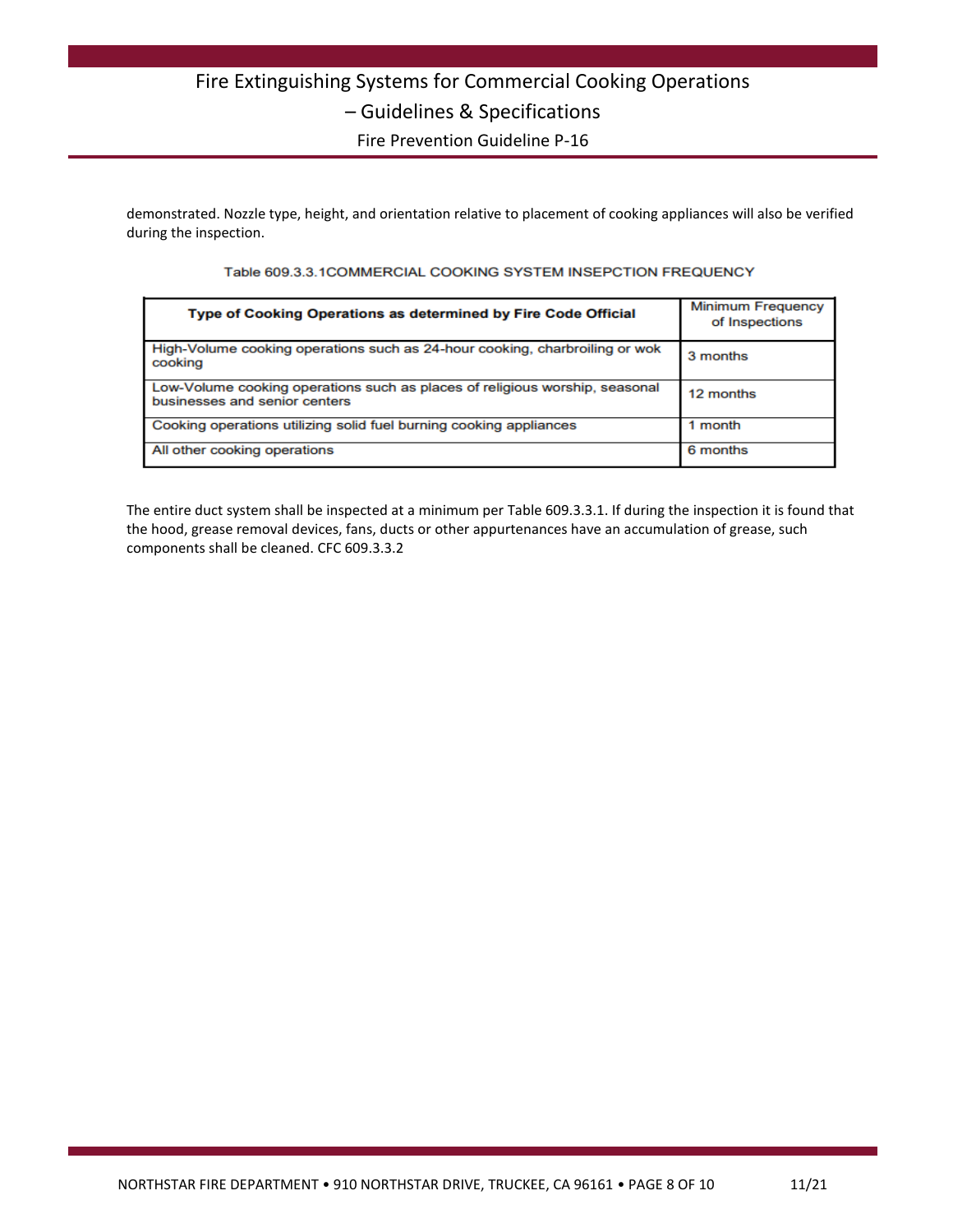Fire Prevention Guideline P-16

### **Additional NFD Notes for Systems Burning Solid Fuel Procedures for Inspection, Cleaning and Maintenance for Solid Fuel Cooking**

#### **PLACE THE FOLLOWING NOTES VERBATIM ON THE PLAN:**

#### **Solid cooking appliances shall be inspected, cleaned, and maintained in accordance with the following per 2019 NFPA 96:**

1. The combustion chamber shall be scraped clean to its original surface once each week and shall be inspected for deterioration or defects.

2. Any significant deterioration or defect that might weaken the chamber or reduce its insulation capability shall be immediately repaired.

3. The flue or chimney shall be inspected weekly for the following conditions:

- a. Residue that might begin to restrict the vent or create an additional fuel source
- b. Corrosion or physical damage that might reduce the flue's capability to contain the effluent
- 4. The flue or chimney shall be cleaned before these conditions exist.

5. The flue or chimney shall be repaired or replaced if any unsafe condition is evident.

6. Spark arrester screens located at the entrance of the flue or in the hood assembly shall be cleaned prior to their becoming heavily contaminated and restricted.

7. Filters and filtration devices installed in a hood shall be cleaned.

#### **STORAGE OF SOLID FUEL**

1. Where storage is in the same room as the solid fuel appliance or in the same room as the fuel-loading or cleanout doors, fuel storage shall not exceed a 1-day supply.

2. Fuel shall not be stored above any heat-producing appliance or vent or closer than 3 ft. to any portion of a solid fuel appliance constructed of metal or to any other cooking appliance that could ignite the fuel.

3. Fuel shall be permitted to be stored closer than the requirements of (Item 2 above) where a solid fuel appliance or other cooking appliance is listed or approved for less clearance to combustibles.

4. Fuel shall not be stored in the path of the ash removal.

5. Where stored in the same building as the solid fuel appliance, fuel shall be stored only in an area with walls, floor, and ceiling of noncombustible construction extending at least 3 feet past the outside dimensions of the storage pile. 6. Fuel shall be permitted to be stored in an area with walls, floor, and ceiling of combustible or limited-combustible construction.

7. Fuel shall be separated from all flammable liquids, all ignition sources, all chemicals, and all food supplies and packaging goods.

8. Where acceptable to the authority having jurisdiction, fuel storage areas shall be permitted to be protected with a fixed water pipe system with a hose capable of reaching all parts of the area.

9. In lieu of the sprinkler system outlined in 14.9.2.8, a listed 2-A rated water spray fire extinguisher or a 1.6-gallon wet chemical fire extinguisher listed for Class K fires with a maximum travel distance of 20 feet to the solid fuel piles shall be permitted to be used for a solid fuel pile, provided that the fuel pile does not exceed 5 cubic feet volume.

#### **SOLID FUEL HANDLING AND ASH REMOVAL**

1. Solid fuel shall be ignited with a match, an approved built-in gas flame, or other approved ignition source.

2. Combustible or flammable liquids shall not be used to assist ignition.

3. Matches and other portable ignition sources shall not be stored in the vicinity of the solid fuel appliance.

4. Solid fuel shall be added to the fire as required in a safe manner and in quantities and ways not creating a higher flame than is required.